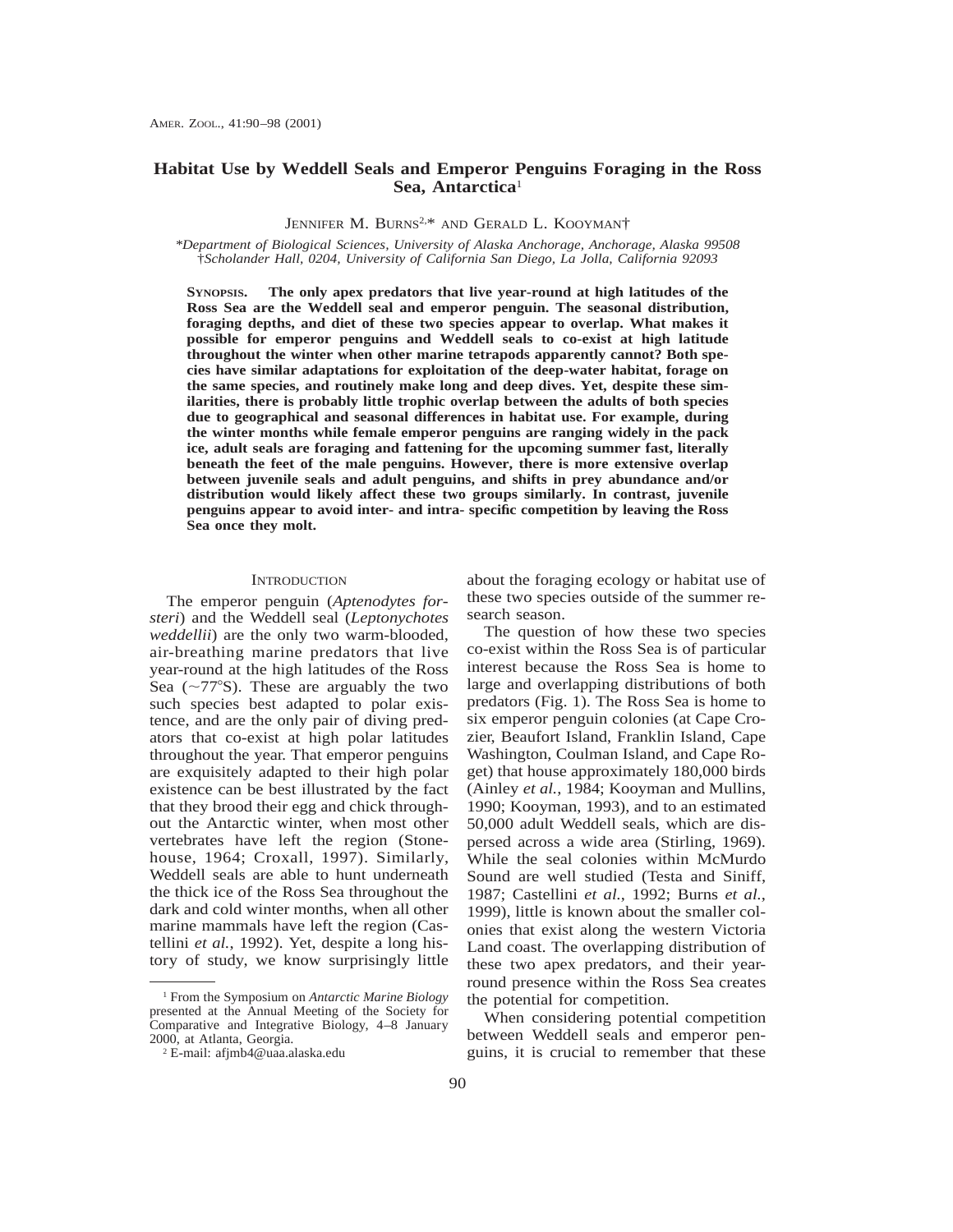

FIG. 1. Map of Ross Sea, Antarctica with the major penguin (1) and seal colonies (**\***) indicated. The study area is boxed on the inset map of the continent.

are both air-breathing, warm-blooded species that overlap not in their utilization of above-ice resources, but rather underwater prey. Thus, it is first essential to examine whether the two species have similar diving abilities. Over the past 30 years, many studies have shown that the ability of diving vertebrates to remain submerged depends upon the amount of oxygen that can be stored within tissues and made available during dives, and the rate at which that stored oxygen is used (Butler and Jones, 1997; Kooyman and Ponganis, 1998). The ratio of these two parameters is the aerobic dive limit (ADL), or the maximum dive duration that can be achieved by relying primarily on oxidative metabolism. Because most free-ranging divers do not rely extensively on anaerobic processes to extend dive time, the ADL can be used as an index of an animal's dive capacity (Kooyman *et al.*, 1980; Butler and Jones, 1997).

Weddell seals and emperor penguins are both champion divers, with similar modifications to both oxygen stores and use rates. Both species have increased oxygen stores 3–4 fold over typical terrestrial values (87 ml O<sub>2</sub>·kg<sup>-1</sup> in Weddell seals, 62 ml O<sub>2</sub>·kg<sup>-1</sup> in penguins, *vs.*  $\sim$  20 ml O<sub>2</sub>·kg<sup>-1</sup> in humans; Ponganis *et al.*, 1993; Kooyman *et al.*, 1999). In addition, both species have shifted the bulk of their oxygen stores from the lungs to their muscle and blood. This reduces problems inherent in breath-hold diving with large, freely exchanging gas volumes (Kooyman and Ponganis, 1998). Penguins and seals also use several techniques to reduce oxygen consumption. For example, both significantly reduce heart rates during long dives, and reduce transport costs by utilizing burst-and-glide swimming patterns (Hill *et al.*, 1987; Kooyman *et al.*, 1992; Davis *et al.*, 1999; T. Williams, personal communication). Therefore, it appears that emperor penguins and Weddell seals possess similar adaptations to exploit the underwater prey resources available to them within the Ross Sea. In addition, studies of diving behavior have indicated that both use their underwater habitat in similar ways (Fig. 2; Testa, 1994; Kooyman and Kooyman, 1995).

Thus, prior studies have demonstrated that Weddell seals and emperor penguins live in the same area, have similar diving capacities and can use the same foraging depths. These results suggest that the potential for foraging competition between these two species is high, should resources become limiting. Furthermore, studies linking Weddell seal foraging patterns and reproductive success to environmental conditions suggest that food availability does have the potential to impact predator population dynamics (Burns and Schreer, 2000; Testa *et al.*, 1991). Unfortunately, there is no equivalent data available for emperor penguins. Even if resources are not always limiting, when top predators co-exist within a stable environment, they generally do so through niche separation. Since the Antarctic environment is relatively stable within the long lifetimes of seals and penguins, these results demonstrate the potential for foraging competition between the two species. It is this potential for trophic overlap between emperor penguins and Weddell seals within the Ross Sea that we propose to address here.

### **DISCUSSION**

Given the extant data, it is possible to evaluate three main strategies that emperor penguins and Weddell seals might use to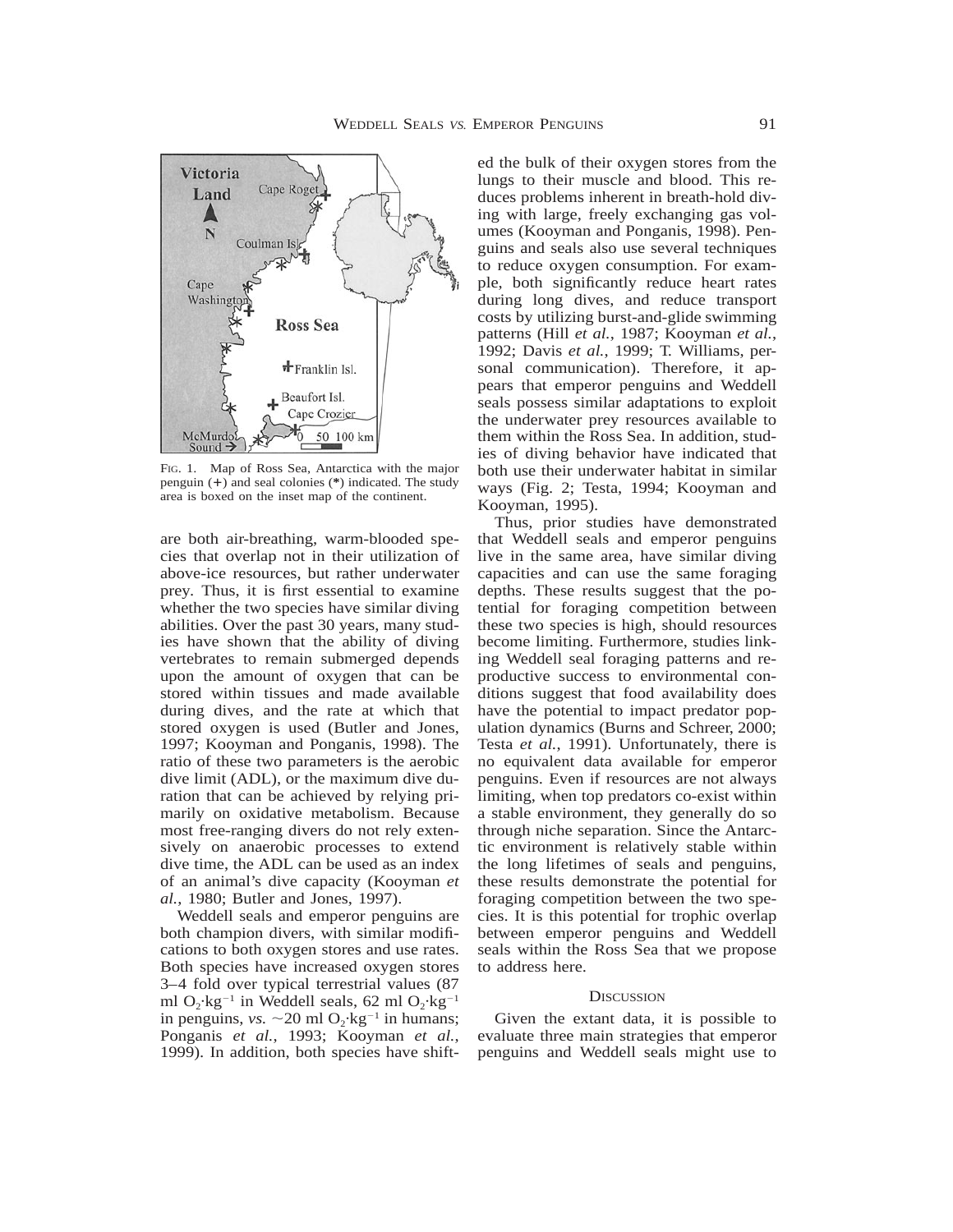

FIG. 2. Diving patterns of (A) an adult emperor penguin during the course of a 16 day chick provisioning trip; and (B) of an adult female Weddell seal approximately one month after completing the molt.

maximize niche separation and so reduce the potential for interspecific competition. These strategies include differential prey selection, utilization of different foraging depths, and seasonal or geographic separation of habitat use. Each of these hypotheses will be considered in turn.

#### *Prey selection*

There have been numerous studies of Weddell seal and emperor penguin diets, both within and outside of the Ross Sea (Plötz, 1986; Green and Burton, 1987; Castellini *et al.*, 1992; Putz, 1995; Kirkwood and Robertson, 1997*a*; Burns *et al.*, 1998; Cherel and Kooyman, 1998). In almost all studies, fish make up the bulk of the diet, with cephalopods and crustaceans generally accounting for less than one-third of the prey consumed. Within the Ross Sea, Cherel and Kooyman (1998) showed that fish made up 89–95% (by mass) of the emperor penguin's diet, and Green and Burton (1987) demonstrated that Weddell seals were even more specialized fish consumers (99.3% diet by mass). In addition *Pleuragramma antarcticum,* the Antarctic silver-

fish, is the primary fish prey for both predators (88.6% by numbers for penguins, 95.3% for seals; Castellini *et al.*, 1992; Cherel and Kooyman, 1998). This is not surprising, given that *P. antarcticum* is probably a large component of the fish biomass throughout the Ross Sea  $(>90\%$  of the biomass in McMurdo Sound; Eastman, 1985; Everson, 1985).

More remarkably, despite differences in body and mouth size, seals and penguins do not appear to be selecting different size classes of *P. antarcticum* (Fig. 3). Although seals eat slightly larger fish than do penguins, individuals of each species consume fish of many size classes. Juvenile fish (those  $\leq$ 100 mm SL) dominate the diet of both predators (Castellini *et al.*, 1992; Burns *et al.*, 1998; Cherel and Kooyman, 1998). Differences in the mean size of ingested prey are likely due to the different locations, seasons, and years at which prey samples were collected (seal scats were collected throughout 1981 from Erebus Bay and White Island; penguin stomach samples were collected periodically at Coulman Island, Cape Washington, and Cape Roget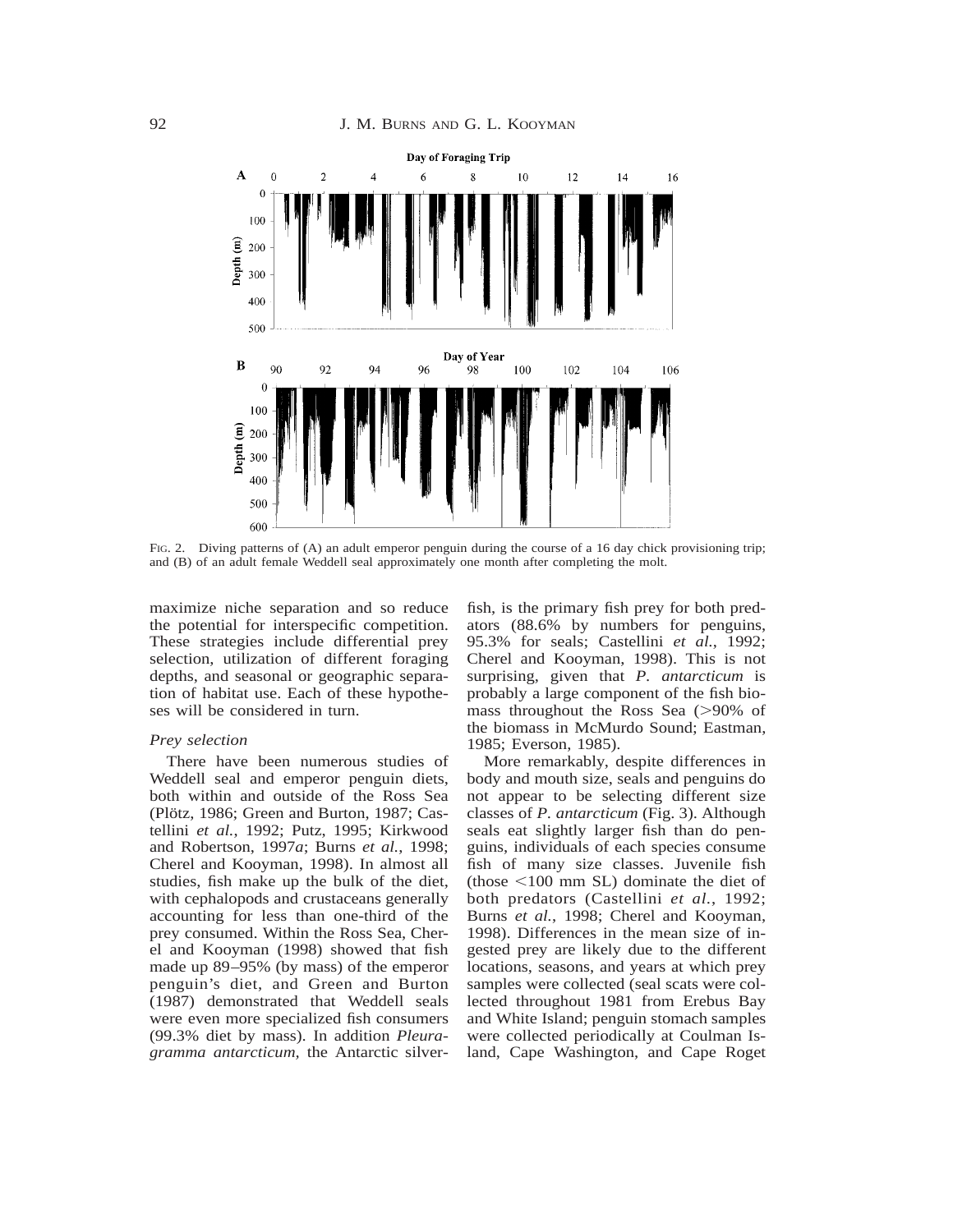

FIG. 3. Frequency distribution of size classes of *P. antarcticum* selected by adult emperor penguins and Weddell seals of all age classes. Fish standard lengths (SL) were estimated from measurements of mandible lengths (for penguins; Cherel and Kooyman, 1998) or otolith diameters (for seals; Castellini *et al.*, 1992). Seal age classes could not be separated due to collection methods.

between October and December, 1986– 1993). While approximately 10% of the fish selected by seals were larger than any selected by penguins in the Ross Sea, the absence of large  $(>140 \text{ mm})$  *P. antarcticum* in the penguin diet may be due to the fact that diet samples were collected only during the chick rearing period. If adult birds return to the colonies with smaller fish for their chicks, but take larger fishes for themselves early in each foraging trip, then diet samples would be biased toward smaller fish sizes. Observed changes in penguin dive patterns towards the end of foraging trips support this hypothesis (Kooyman and Kooyman, 1995; Cherel and Kooyman, 1998). In addition, emperor penguins foraging along the Mawson coast eat slightly larger fish during the winter than when rearing chicks in the summer (Kirkwood and Robertson, 1997*a*, *b*). This pattern may hold in the Ross Sea as well. Thus, it seems that seals and penguins forage predominantly on the same species and take fish of similar sizes. Trophic separation, if present, must arise through other mechanisms.

# *Diving behavior*

While early studies of diving behavior demonstrated that both penguins and seals were capable of reaching similar depths

(Kooyman *et al.*, 1971; Castellini *et al.*, 1992; Ancel *et al.*, 1992; Testa, 1994; Kooyman and Kooyman, 1995; Fig. 2), they did not reveal whether seals and penguins preferentially foraged at similar depths. While predators must forage at depths where prey are abundant, to maximize prey intake, they must also increase the proportion of the dive cycle (dive time 1 surface recovery time) spent at depth. Therefore, preferred foraging depths (*i.e.,* the maximum depth of foraging dives) generally integrate both predator diving capacity and prey behavior (Kooyman *et al.*, 1980; Butler and Jones, 1997; Kooyman and Ponganis, 1998).

While we know little about the under-ice movements of *P. antarcticum,* the diving capacity of both Weddell seals and emperor penguins has been well characterized, and can be compared to foraging behavior as measured by dive recorders (Fig. 4). The ADL of adult emperor penguins  $(<5$  min, determined from post-dive lactate levels) is similar to that of Weddell seal juveniles, as is their modal dive duration (juvenile seals 5.8 min, adult penguins 5 min; Kooyman and Kooyman, 1995; Burns and Castellini, 1996; Burns, 1999). These values are considerably shorter than those of the larger adult seals (ADL <20 min, modal dive duration ,13 min; Kooyman *et al.*, 1980; Burns, 1999). That a much greater proportion of free ranging dives made by juvenile seals and emperor penguins exceed their ADL suggests that both are commonly operating at close to a physiological limit (Burns, 1999).

Since greater breath-hold ability provides access to deeper depths, the fact that Weddell seal adults make a larger proportion of deep dives than either juvenile seals or adult penguins is expected (Fig. 4B; dives limited to those  $>50$  m). However, there is considerable overlap between the foraging dive depths of all three age classes (Kooyman and Kooyman, 1995; Schreer and Testa, 1996; Burns and Schreer, 2000). This is particularly true at the shallow depths for adult penguins and juvenile seals, which suggests that the largest potential for trophic overlap exists between these two groups. Remarkably, very deep dives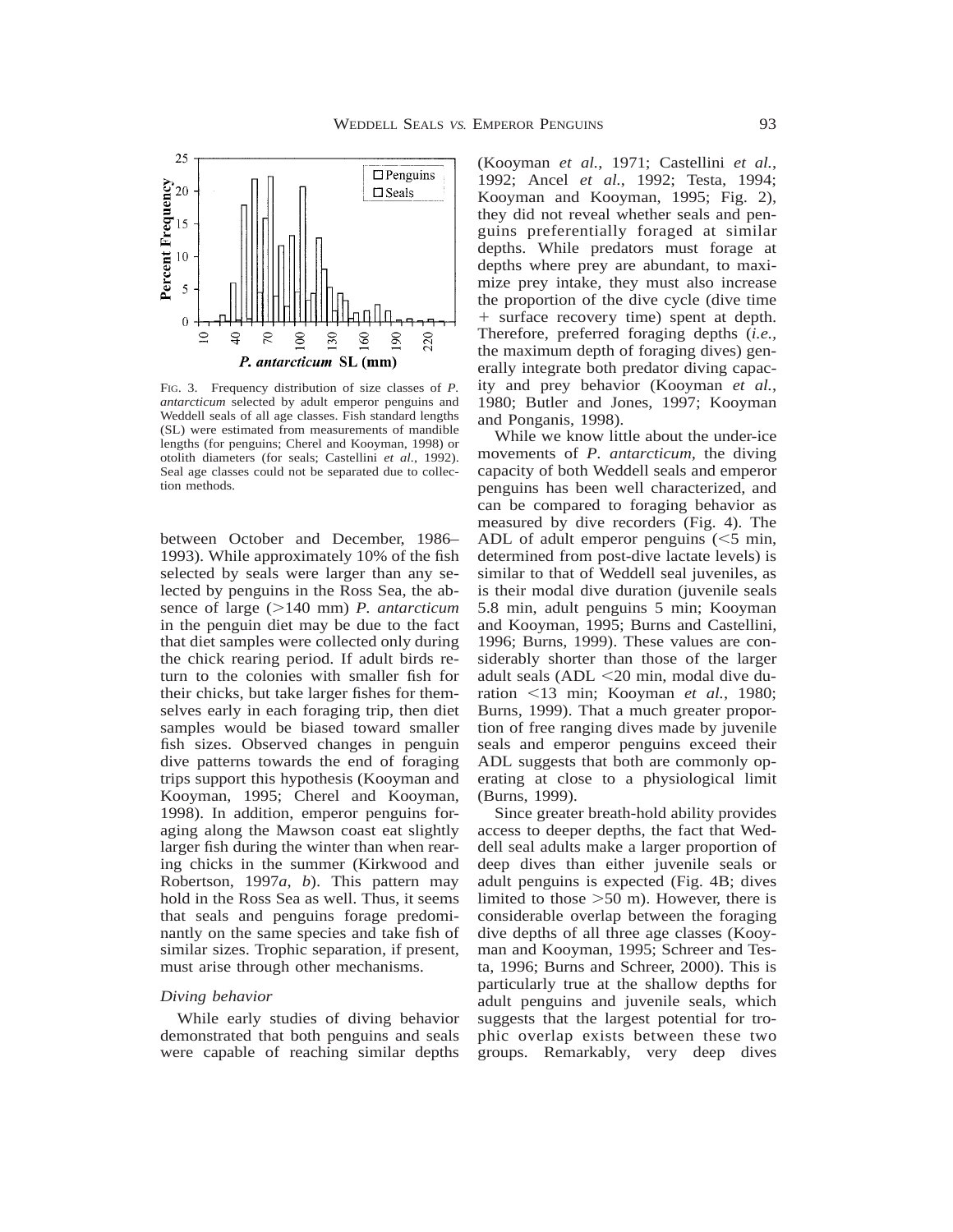

FIG. 4. Frequency histograms of dive duration (A) and depth (B) for adult penguins, and juvenile and adult Weddell seals. Dive behavior was determined from time-depth-recorders deployed on free ranging animals (penguins: Kooyman and Kooyman, 1995; juvenile seals: Burns, 1999; adult seals: Testa, 1994).

 $($ >350 m) make up a similar proportion  $(<10\%)$  of the behavioral repertoire of both adult seals and penguins. Thus, despite differences in physiological capacity, there is little indication that depth separation is the main mechanism by which the potential for foraging competition is reduced.

## *Seasonal patterns of habitat use*

Direct competition for the same prey resources can be minimized if predators forage in different geographic areas or at different times of the year. For emperor penguins and Weddell seals, satellite telemetry and population studies have provided data on seasonal patterns of habitat use that can be used to address this hypothesis (Ancel *et al.*, 1992; Testa, 1994; Kooyman *et al.*,

1996; Burns *et al.*, 1999). However, differences in the basic life history of these species must be considered first.

The life history pattern of emperor penguins closely ties them to their colonies. In the fall, adults gather in the colonies to form pair bonds and mate. After egg laying, females forage to replenish energy reserves, but males remain in the colonies and incubate the egg until it hatches in mid-winter. Then, both sexes provision the chick throughout the spring by undertaking 1–3 wk long foraging trips. In late December, chicks fledge, and adults leave the colonies to feed and molt. Three to four months later, adults return to the breeding colonies and the cycle starts again (Stonehouse, 1964; Kooyman and Kooyman, 1995; Croxall, 1997; Kirkwood and Robertson, 1997*a*).

Within the constraints of this life history pattern, there are three periods when adult foraging effort is likely elevated: after egglaying when females are replenishing energy stores, during the chick provisioning period, and after the chicks are fledged, when adults are building energy reserves for the coming molt. Satellite telemetry has revealed that habitat use patterns differ between these periods. During the chick provisioning trips adults generally remain within 200 km of the colonies and concentrate their foraging activities in the daylight hours (Ancel *et al.*, 1992; Kooyman and Kooyman, 1995; Croxall, 1997; Cherel and Kooyman, 1998; Kooyman *et al.*, 1998). Once chicks are fledged, adults travel west for approximately one month until they reach the eastern Ross Sea. There, in the drifting pack ice more than 1,200 km from their colonies, they undergo the annual molt, and shed their tracking devices (Kooyman *et al.*, 1998). In contrast, newly fledged juvenile penguins leave the colonies in January and travel north of the pack ice zone, beyond  $60^{\circ}$ S, and out of the Antarctic treaty area (Kooyman *et al.*, 1996). While adults return to their colonies roughly three months later, we do not know when juveniles return.

In contrast, Weddell seals have greater freedom of movement throughout the year. During the Antarctic spring (October–December) adults congregate in nearshore col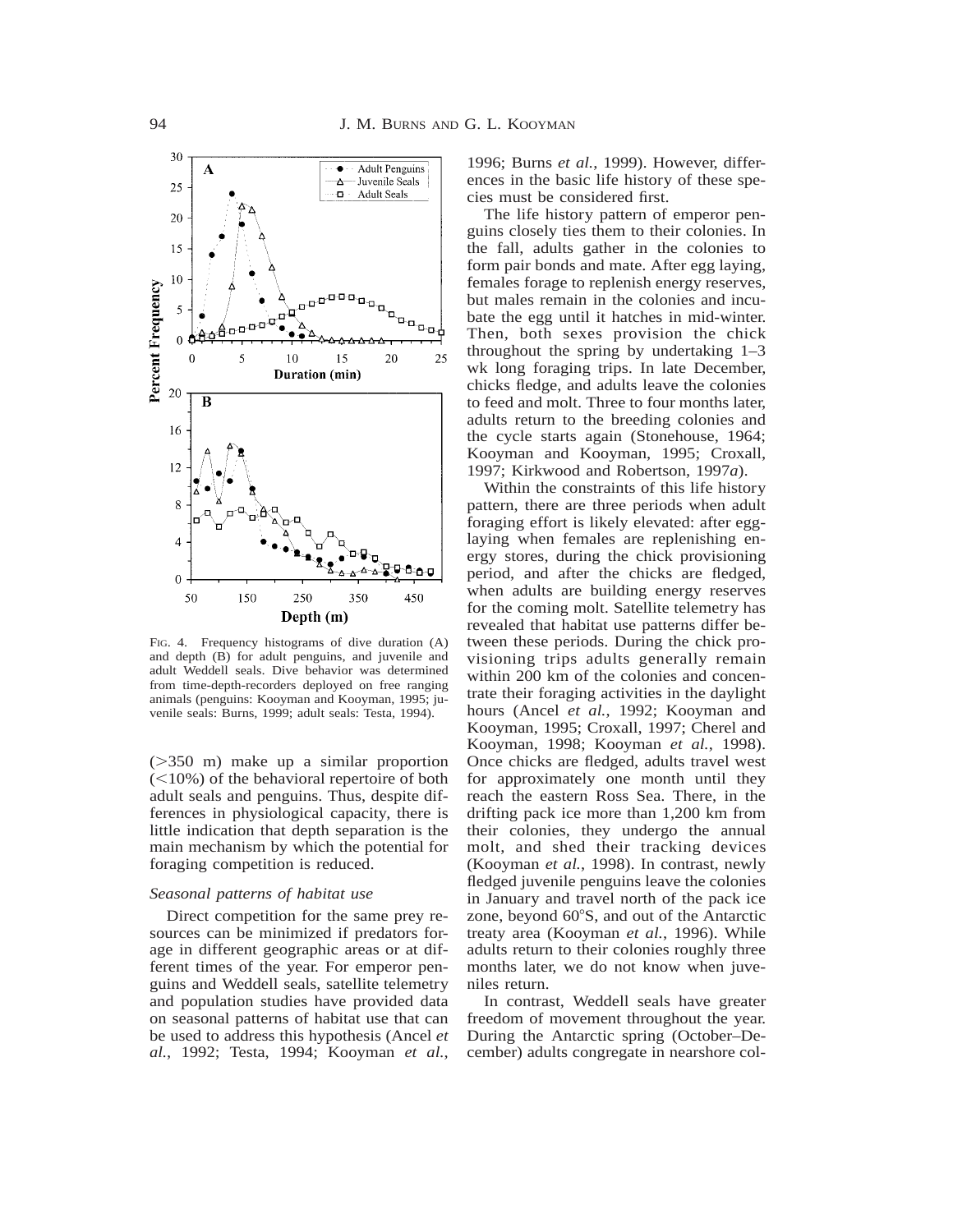onies, where females give birth to a single pup and males vie for underwater mating territories (Hill, 1987; Castellini *et al.*, 1992). During this period, breeding adults and nursing pups remain inshore, and foraging effort is low (Testa *et al.*, 1985; Hill, 1987). However, by the end of the breeding season in January, adults and newly weaned juveniles begin to disperse from the area and often do not return until the following spring. Thus, seals are tied to their fast-ice colonies for a much shorter period than are emperor penguins.

However, like penguins, satellite telemetry studies conducted within McMurdo Sound has indicated that habitat use patterns differ between adult and juvenile seals. Juveniles begin to disperse away from their natal colonies as the fast ice breaks up in early summer. They generally travel no more than 500 km north of their natal colonies and remain within 120 km of the Victoria Land coast (Burns *et al.*, 1999). In contrast, adult seals remain near the colonies throughout the summer, during which time they complete their annual molt. When adults leave McMurdo Sound, they tend to move into the central Ross Sea rather than along the coast (Testa, 1994). Consequently, adults use the deep pack ice habitat of the greater Ross Sea to a larger extent than do juveniles.

#### *Seasonal separation*

With this understanding of seasonal movements for both Weddell seals and emperor penguins, it is possible to address the question of trophic separation due to differences in foraging locations or seasonal cycles. During the spring (Fig. 5A), there is little potential for overlap because seals are in their breeding colonies and foraging little, if at all (Testa *et al.*, 1985; Hill, 1987). From the perspective of the emperor penguins, this minimizes the potential for interspecific competition during a period when adults are foraging to provision themselves and their rapidly growing chicks (Ancel *et al.*, 1992). In early summer (Fig. 5B) as juvenile seals begin to move out of the breeding colonies, both adult and juvenile penguins leave the Ross Sea (Kooyman *et al.*, 1996; Kooyman *et al.*, 1998; Burns *et al.*, 1999). This exodus minimizes spatial overlap between penguins and juvenile seals, which have similar dive capacities and behavior.

In the fall (April through June), habitat use patterns are effectively the reverse of the spring pattern, and there is little potential for interspecific competition (Fig. 5C). During this period, adult seals are actively foraging throughout the Ross Sea to recover mass lost during the previous breeding season, and juvenile seals are learning to forage along the coastal margins (Testa, 1994; Burns *et al.*, 1999). At the same time, emperor penguins are largely confined to their colonies to breed and incubate their eggs (Stonehouse, 1964; Croxall, 1997; Kirkwood and Robertson, 1997*b*). While there is little overlap between seals and penguins for most of the season, competition likely increases in June when female penguins leave the colonies to foraging after egg laying. We know little about fall movement patterns in the Ross Sea, but Kirkwood and Robertson (1997*b*) found that female penguins along the Mawson Coast foraged primarily within  $\leq 100$  km of their colony. If penguins in the Ross Sea behave similarly, then trophic overlap in the fall is likely limited to the coastal zone.

During winter months the potential for interspecific competition is high (Fig. 5D). From July through September, when adult penguins are foraging over wide areas to gather sufficient prey for themselves and their chicks, juvenile seals are foraging in the same areas, at the same depths, and likely for the same prey items. In addition, adult seals are moving back towards their inshore colonies and foraging to gain sufficient reserves to last the coming breeding season (Ancel *et al.*, 1992; Testa, 1994; Kooyman and Kooyman, 1995; Kirkwood and Robertson, 1997*a*; Burns *et al.*, 1999). If juvenile penguins are still far to the north at this time, it may be so they can avoid this period of high inter- and intra-specific competition. Unfortunately, data on winter foraging ecology and diving behavior of seals and penguins is scarce, so it is impossible to assess whether other factors, such as shifts in prey selection, play a larger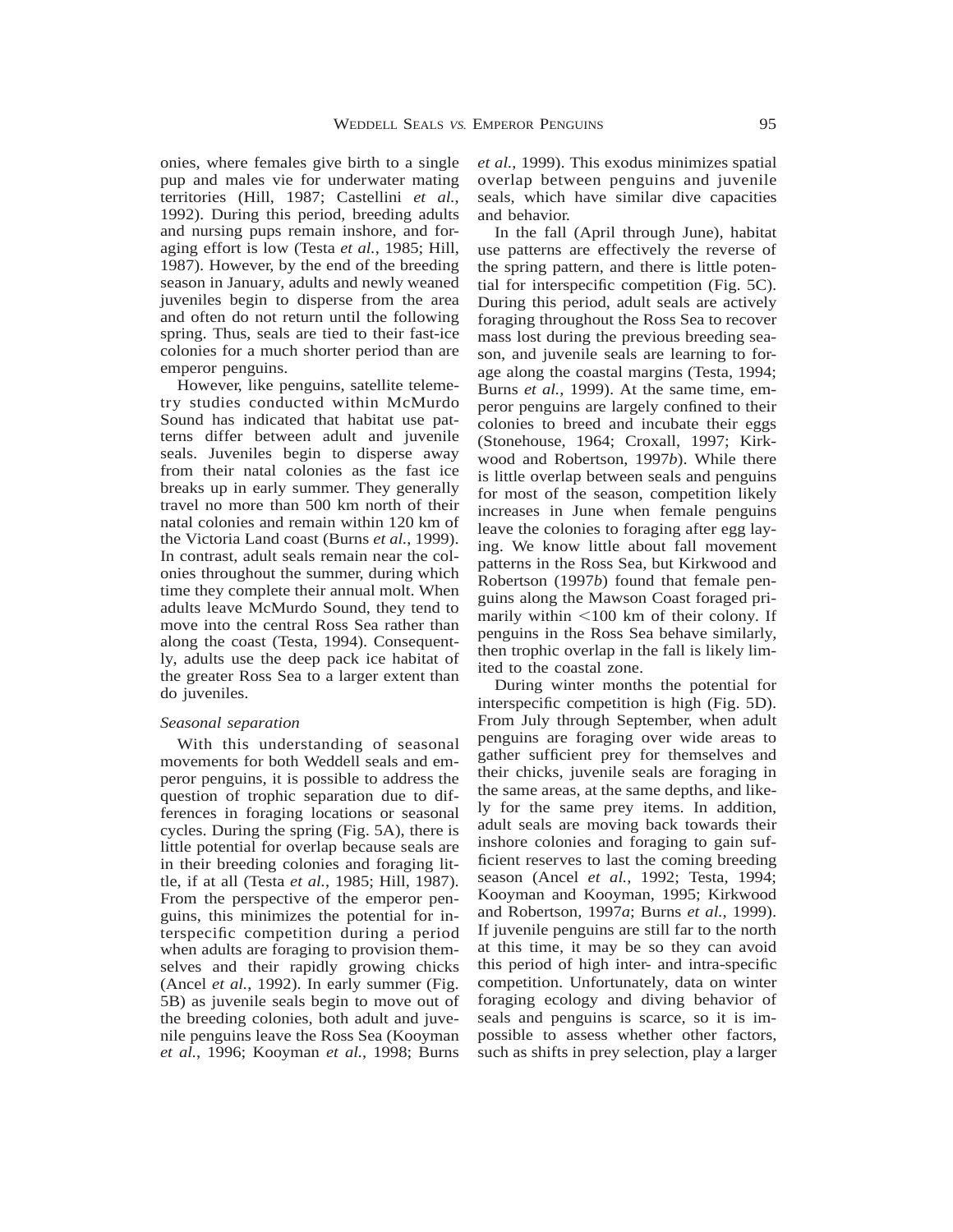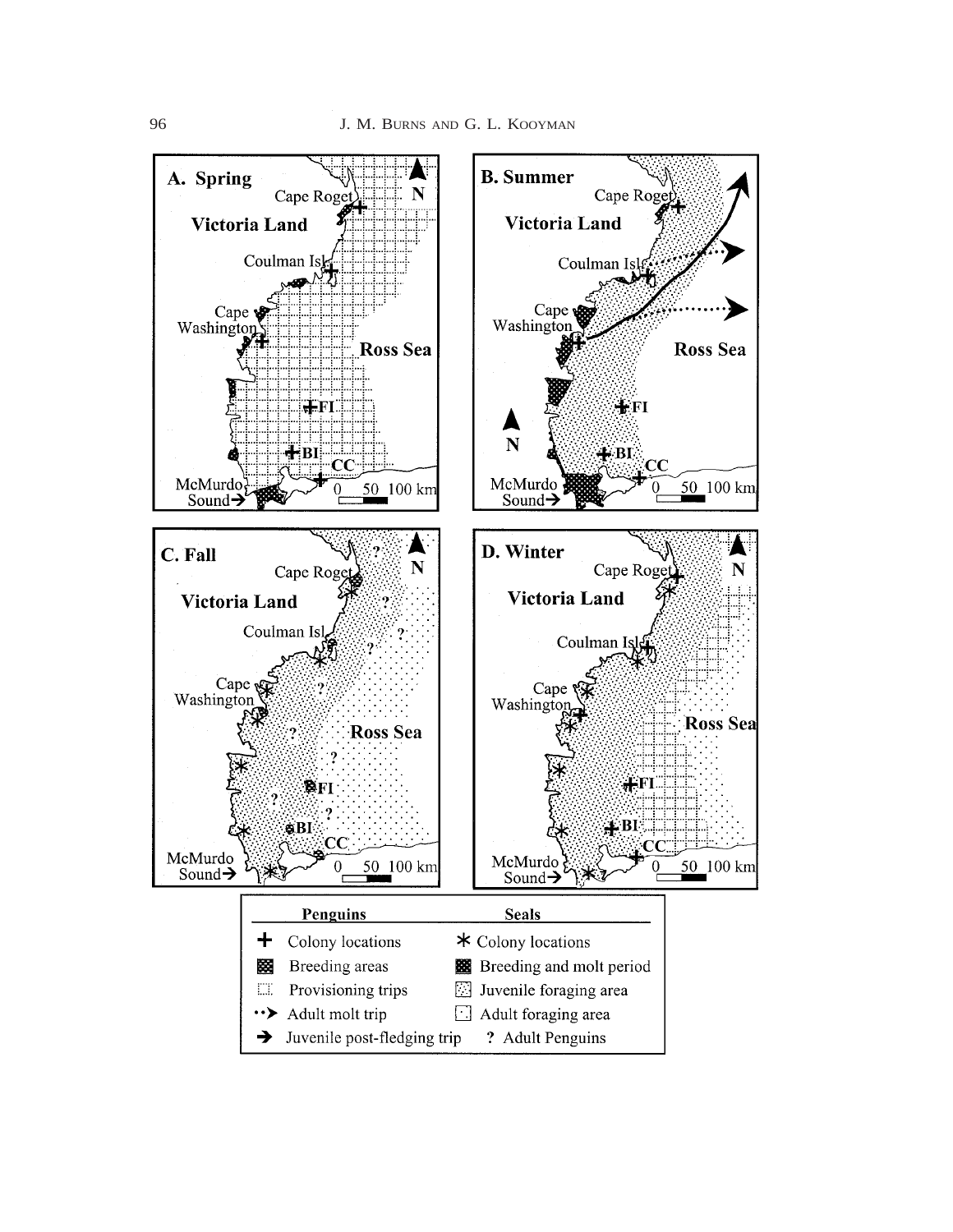role in reducing potential competition at this time.

## **CONCLUSIONS**

Initial studies on the depth, foraging location, and diet of emperor penguins and Weddell seals suggested that there was a high potential for competition for prey resources. Closer examination of the extant data indicate that despite similarities in foraging depths and prey selection, trophic overlap is largely minimized by temporal and geographic differences in habitat use. Yet, while temporal shifts in breeding and molt schedules minimize the trophic overlap between adult penguins and seals, during winter months both juvenile seals and adult penguins forage in the coastal margins of the Ross Sea. Their similar size, aerobic dive capacity, and modal foraging depths further enhance the potential for competition between these two groups. While in most years the consequences to such overlap are probably small, during periods of food shortage juvenile seal survival will likely be reduced. This is because juvenile seals are already working at the edge of their physiological capabilities, and can neither increase dive effort and exploit deeper foraging areas, as can adult seals, nor reduce their intake requirements by abandoning chicks, as can adult penguins. In summary, trophic separation among these yearround residents of the Ross Sea is maintained largely by geographic and seasonal differences in habitat use, but is not complete. Consequently, competition in times of food shortage has the potential to differentially affect juveniles and adults. These findings emphasize the need to incorporate the year-round behaviors of all age classes when considering species interactions.

## **ACKNOWLEDGMENTS**

This research was funded by grants from the Office of Polar Programs of the National Science Foundation to J. W. Testa (adult seal behavioral studies), M. A. Castellini and J.W. Testa (juvenile seal behavioral studies), and G. L. Kooyman (penguin behavioral studies). A Postdoctoral Fellowship from the Institute of Marine Science at the University of California Santa Cruz provided additional financial support (J.M.B). Logistic support for all research was provided by Antarctic Support Associates, the U.S. Navy, Air National Guard, and Coast Guard. Many people assisted in the field components of these studies, and we are grateful for their help and support. We would also like to thank the two anonymous reviewers whose comments significantly improved the final product. Research on Weddell seals was carried out under permit No. 801 of the Marine Mammal Protection Act. Experimental protocols were approved by the University of Alaska Fairbanks (seals) and the University of California San Diego (penguins) Institutional Animal Care and Use Committees and complied with the ''Principles of Animal Care,'' publication No. 86–23, revised 1985, of the National Institutes of Health, and all current laws of the United States of America.

#### **REFERENCES**

- Ainley, D. G., E. F. O'Connor, and R. J. Boekeheide. 1984. The marine ecology of birds in the Ross Sea, Antarctica. Ornith. Monog. 32:1–97.
- Ancel, A., G. L. Kooyman, P. J. Ponganis, J. P. Gendner, J. Lignon, X. Mestre, N. Huin, P. H. Thorson, P. Robisson, and Y. Le Maho. 1992. Foraging behavior of emperor penguins as a resource detector in winter and summer. Nature 360:336–338.
- Burns, J. M. 1999. The development of diving behavior in juvenile Weddell seals: Pushing physiological limits in order to survive. Can. J. Zool. 77: 773–783.
- Burns, J. M. and M. A. Castellini. 1996. Physiological and behavioral determinants of the aerobic dive limit in Weddell seal (*Leptonychotes weddellii*) pups. J. Comp. Physiol. 166:473–483.
- Burns, J. M., M. A. Castellini, and J. W. Testa. 1999. Movements and diving behaviour of weaned Weddell seal (*Leptonychotes weddellii*) pups. Polar Biol. 21:23–36.
- Burns, J. M. and J. F. Schreer. 2000. Changes in the behavioral repertoire of Weddell seal pups diving in McMurdo Sound, Antarctica. *In* W. Davison,

←

FIG. 5. Location and foraging areas of emperor penguins and Weddell seals during spring (A), summer (B), fall (C), and winter (D). Penguin colonies are indicated with  $+$ ; seal colonies with  $*$  FI = Franklin Island; BI  $=$  Beaufort Island, CC  $=$  Cape Crozier. See text for how foraging areas were identified.